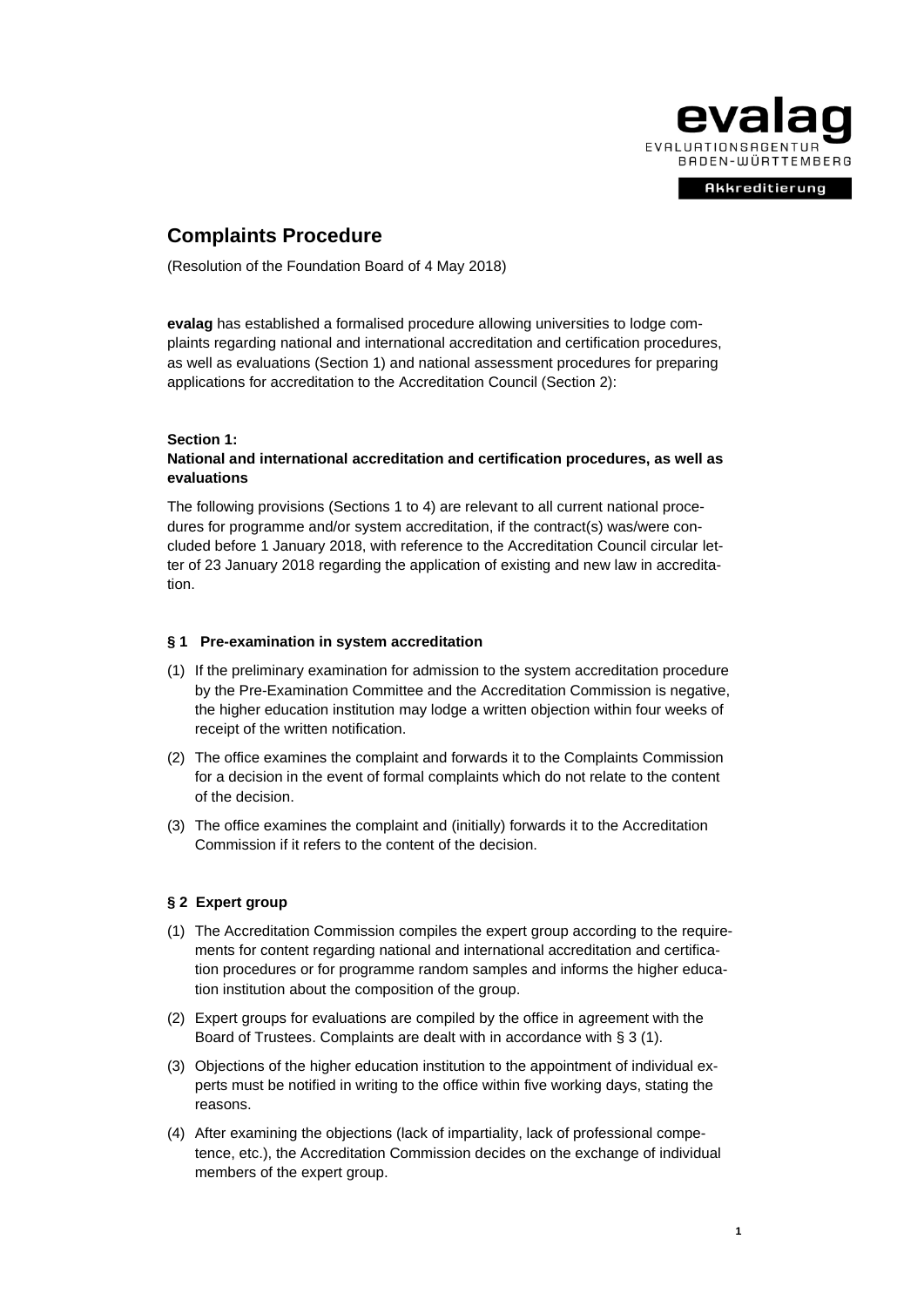- (5) This decision is final and binding. The higher education institution has neither a right of proposal nor a veto in national programme and system accreditation procedures.
- (6) Replacing individual experts may result in delays of the procedure and additional costs.
- **§ 3 Complaints in the context of system accreditation procedures, international programme or institutional accreditation procedures, certification or evaluation procedures**
- (1) Complaints submitted by a higher education institution in the context of a system accreditation procedure, which cannot be allocated to points 1, 2 or 4, are first examined by the office. If the office does not see any possibility of redress, as the established procedures have been followed, it shall forward the complaint to the Accreditation Commission.
- (2) The Accreditation Commission may (a) declare the complaint to be well founded and remedy it or (b) not remedy it and refer it to the Complaints Commission.
- (3) The higher education institution, the expert group(s) concerned, and the Accreditation Commission may submit their comments to the Appeals Commission in writing or orally before the decision of the Appeals Commission.
- (4) The Appeals Commission may (a) consider the complaint to be inadmissible and reject it, (b) classify it as fully or partially justified, or (c) consider it unfounded. The Complaints Commission supplements its decision with a proposal for procedural modification.
- (5) The procedure is referred back to the Accreditation Commission with the statement of the Complaints Commission. The Accreditation Commission must consider the reasons and the proposal of the Complaints Commission for the re-decision-making process.

# **§ 4 Negative accreditation or certification decisions, suspension of the accreditation procedure, determining conditions**

- (1) Negative accreditation or certification decisions, the suspension of the accreditation procedure or the establishment of conditions are justified.
- (2) Within a period of four weeks, the higher education institution may appeal to the office against a negative decision or the suspension of the accreditation procedure. A written statement of reasons for the objection must be submitted to the office within six weeks of notification of the accreditation or certification decision.
- (3) The objection can only be based on the fact that the accreditation or certification decision does not comply
	- with the requirements of the Accreditation Council or the Conference of Ministers of Education and Culture Affairs or the procedural principles of **evalag** for programme or system accreditation,
	- with the procedural principles of **evalag** for international programme accreditation,
	- with the procedural principles of **evalag** for international institutional accreditation,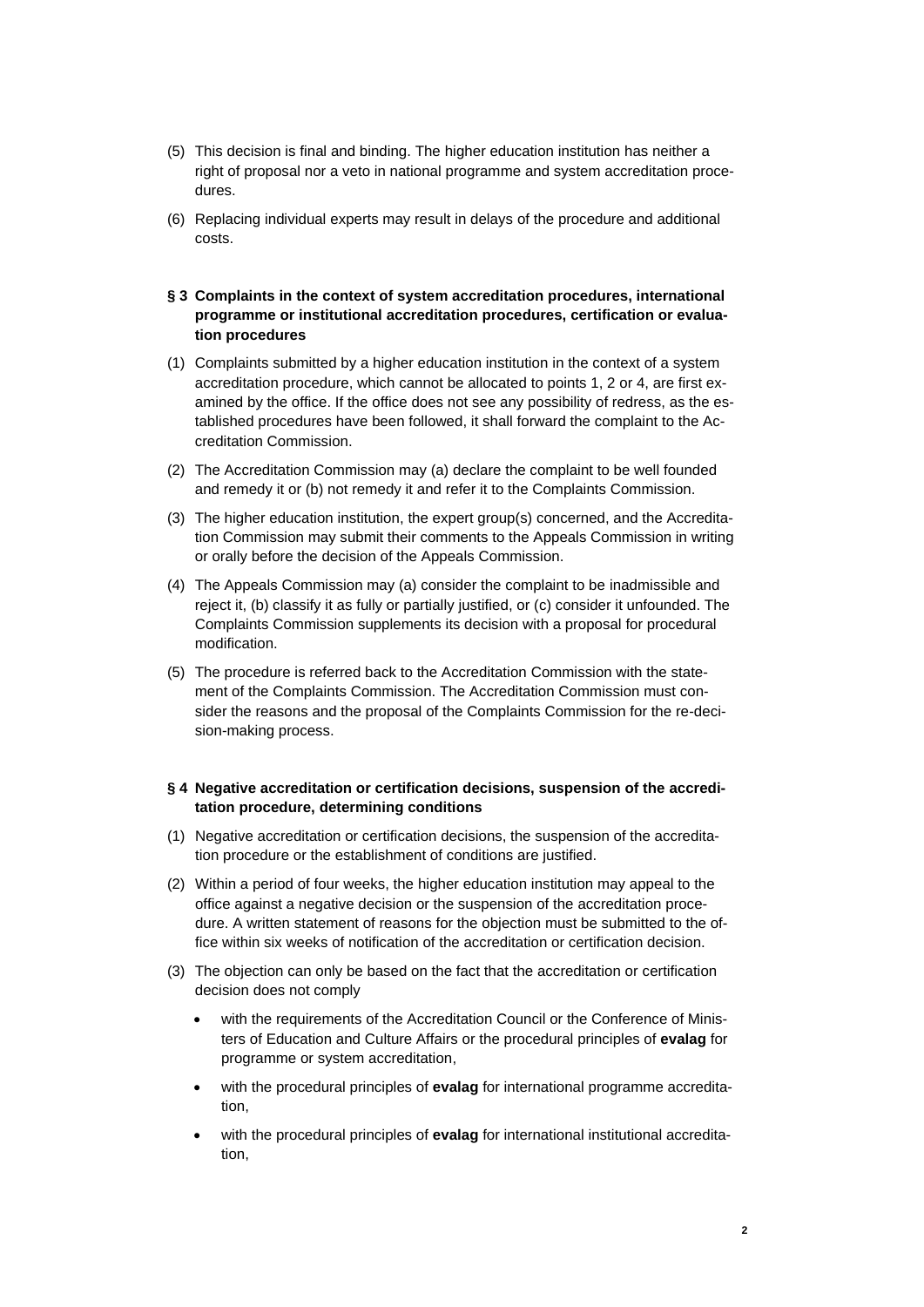- with the requirements of the Austrian HS-QSG and the process principles of **evalag** for the certification of quality management systems,
- with the procedural principles of **evalag** for the certification of further education programmes or further educational institutions.
- (4) The office submits the complaint to the Accreditation Commission. The Accreditation Commission may (a) declare the complaint to be well founded and remedy it or (b) not remedy it and refer it to the Complaints Commission.
- (5) The higher education institution, the expert group and the Accreditation Commission may submit their comments to the Appeals Commission in writing or orally before the decision of the Appeals Commission.
- (6) The Appeals Commission may (a) consider the complaint (a) inadmissible and reject it, (b) classify it as fully or partially justified and annul the decision of the Accreditation Commission or (c) judge it as unfounded and thus confirm the decision of the Accreditation Commission.
- (7) In the event of an annulment of the decision, the procedure shall be referred back to the Accreditation Commission with a statement of the Complaints Commission. The Accreditation Commission must consider the reasons that led to the annulment of the decision for the re-decision-making process.
- (8) The decision of the Accreditation Commission on a procedure referred back is final.
- (9) If the appeal is directed against a suspension of the accreditation procedure, current time limits are suspended until the final decision on the appeal is taken.

# **Section 2:**

#### **National evaluation procedures for preparing applications for accreditation to the Accreditation Council**

The following regulations (§§ 5 and 6) are relevant to all ongoing procedures for the assessment of study programmes and the assessment of quality management systems in studies and teaching, if the contract(s) were concluded after 1 January 2018, with reference to the Accreditation Council circular letter of 23 January 2018 regarding the application of existing and new law in accreditation.

# **§ 5 Procedures for complaints in the context of evaluation procedures of study programmes as well as the evaluation of quality management systems in studies and teaching**

(1) Complaints submitted by a higher education institution in the context of an evaluation of study programmes or the evaluation of quality management systems in studies and teaching which are not attributable to  $\S$  6, are first examined by the office. During the examination, all relevant aspects of the decision, such as procedural, factual and legal issues, are taken into account in the light of the complaint. If the office does not see any possibility of redress, as the established procedures have been followed, it shall forward the complaint to the Accreditation Commission. The Accreditation Commission may (a) declare the complaint to be well founded and remedy it or (b) not remedy it and refer it to the Complaints Commission.